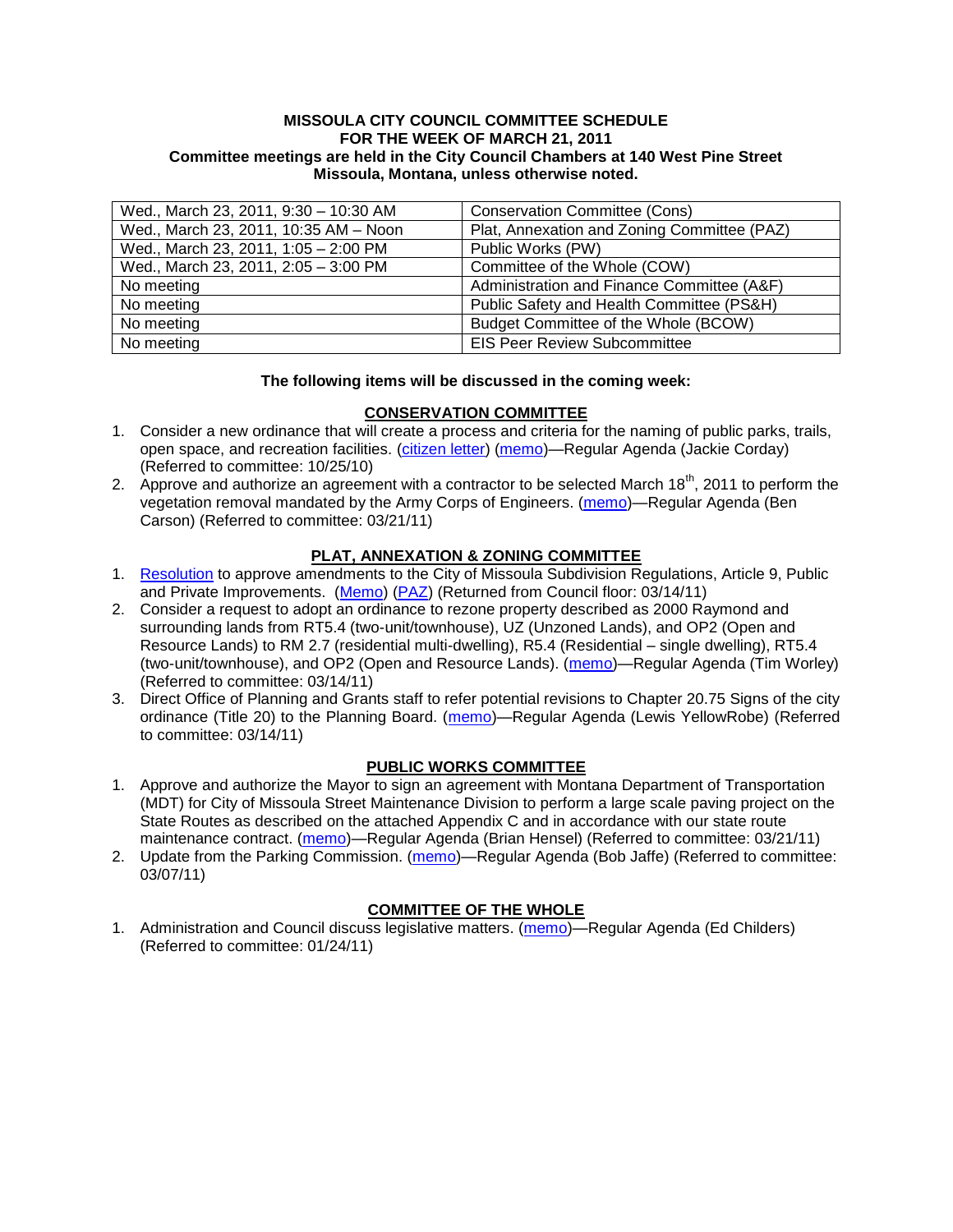# 

**The following items have been referred to City Council committees, but the committees will not discuss them in the coming week:**

#### **PUBLIC SAFETY AND HEALTH COMMITTEE**

- 1. Police Department Update Ongoing in Committee. (Mark Muir)
- 2. Fire Department Update Ongoing in Committee (Mike Painter)
- 3. Health Department Update Ongoing in Committee. (Ellen Leahy)
- 4. An [ordinance](ftp://ftp.ci.missoula.mt.us/Packets/Council/2008/2008-12-15/2008CatOrdinanceAmendment%5B1%5D.pdf) amending Missoula Municipal Code Chapter 6.09 entitled "Missoula Cat Ordinance" section 6.09.010 through 6.09.090 to amend definitions, to limit the number of cats over the age of four months that a person, family, or household can harbor, keep, or maintain to five and to enact other general amendments. [\(PS&H\)](ftp://ftp.ci.missoula.mt.us/Packets/Council/2008/2008-12-15/081210psh.pdf) (Returned from Council floor: 01/12/09)
- 5. An [ordinance](ftp://ftp.ci.missoula.mt.us/Packets/Council/2008/2008-12-15/DogOrdinance--PSHrevisions.pdf) amending Missoula Municipal Code Title 6 entitled "Animals" generally amending Chapter 6.04 entitled "Animals Running at Large" and Chapter 6.08 entitled "Dogs and Pet Shops," increasing the fee when an animal is impounded and establishing a fee for a boarding kennel license. [\(PS&H\)](ftp://ftp.ci.missoula.mt.us/Packets/Council/2008/2008-12-15/081210psh.pdf) (Returned from Council floor: 01/12/09)
- 6. Review implementation of the Missoula Outdoor Lighting Ordinance [\(memo\)](http://www.ci.missoula.mt.us/DocumentView.aspx?DID=4420).—Regular Agenda (Dave Strohmaier) (Referred to committee: 08/09/10)
- 7. [Ordinance](http://www.ci.missoula.mt.us/DocumentView.aspx?DID=5133) to amend Missoula Municipal Code Title 9 entitled "Public Peace, Morals and Welfare" by creating Chapter 9.58 entitled "Social Host and Rental Space Gatherings involving consumption of Alcohol by underage persons" and enacting Sections 9.58.010 through 9.58.040. [\(Memo\)](http://www.ci.missoula.mt.us/DocumentView.aspx?DID=5149) [\(PS&H\)](http://www.ci.missoula.mt.us/Archive.aspx?ADID=3550) (Returned from Council floor: 03/14/11)

#### **CONSERVATION COMMITTEE**

- 1. Information on Trail Projects [\(memo\)](http://www.ci.missoula.mt.us/DocumentView.aspx?DID=4477).—Regular Agenda (Marilyn Marler) (Referred to committee: 08/23/2010)
- 2.
- 3. Annual tree planting program update. [\(memo\)](http://www.ci.missoula.mt.us/DocumentView.aspx?DID=5425)—Regular Agenda (Renee Mitchell) (Referred to committee: 01/24/11)
- 4. Reorganization of conservation lands advisory committees. [\(memo\)](http://www.ci.missoula.mt.us/DocumentView.aspx?DID=4957)—Regular Agenda (Marilyn Marler) (Referred to committee: 11/08/10)
- 5. Proposal to amend the development agreement between the City of Missoula and Missoula County High School District for Riverfront parcels of land. [\(memo\)](http://www.ci.missoula.mt.us/DocumentView.aspx?DID=5549)—Regular Agenda (Donna Gaukler) (Returned from Council floor: 02/28/2011)
- 6. Confirm the reappointment of Janet Sproull to the Parks and Recreation Board for a term commencing May 1, 2011 and ending April 30, 2014. [\(memo\)](http://www.ci.missoula.mt.us/DocumentView.aspx?DID=5726)—Regular Agenda (Mayor Engen) (Referred to committee: 03/14/11)

# **PLAT, ANNEXATION & ZONING COMMITTEE**

- 1. Annexation. (see separate list at City Clerk's Office for pending annexations) (Ongoing in Committee)
- 2. Update the Rattlesnake Valley Comprehensive Plan Amendment [\(memo\)](ftp://ftp.ci.missoula.mt.us/Packets/Council/2007/2007-04-02/Referrals/Rattlesnake_Plan_Update_referral.pdf).—Regular Agenda (Dave Strohmaier) (Referred to committee: 04/02/07)
- 3. Request to rezone the property legally described as Lot 3 of Scott Street Lots Subdivision, located in Section 16, T13N, R19W, P.M.M. form D (Industrial) to I-1 (Light Industrial), based on the finding of fact and conclusions of law. (PAZ [05/21/08\)](ftp://ftp.ci.missoula.mt.us/Packets/Council/2008/2008-06-02/080521paz.pdf) (Returned from Council floor: 6/2/08)
- 4. Ongoing discussion of City planning issues with members of the Planning Board.—Regular Agenda (Bob Jaffe) (Referred to committee: 3/20/06)
- 5. Resolution repealing resolution No. 7404 and declaring the annexation of Lots 53 and 54 Dinsmore's Orchard Homes No. 5 null and void. [\(memo\)](http://www.ci.missoula.mt.us/DocumentView.aspx?DID=5349)—Regular Agenda (Jessica Miller) (Referred to committee: 01/10/11)

# **ADMINISTRATION AND FINANCE COMMITTEE**

- 1. Approve claims. (Ongoing) (Consent Agenda)
- 2. Approve journal vouchers. (Ongoing) (Consent Agenda)
- 3. Approve budget transfers. (Ongoing) (Consent Agenda)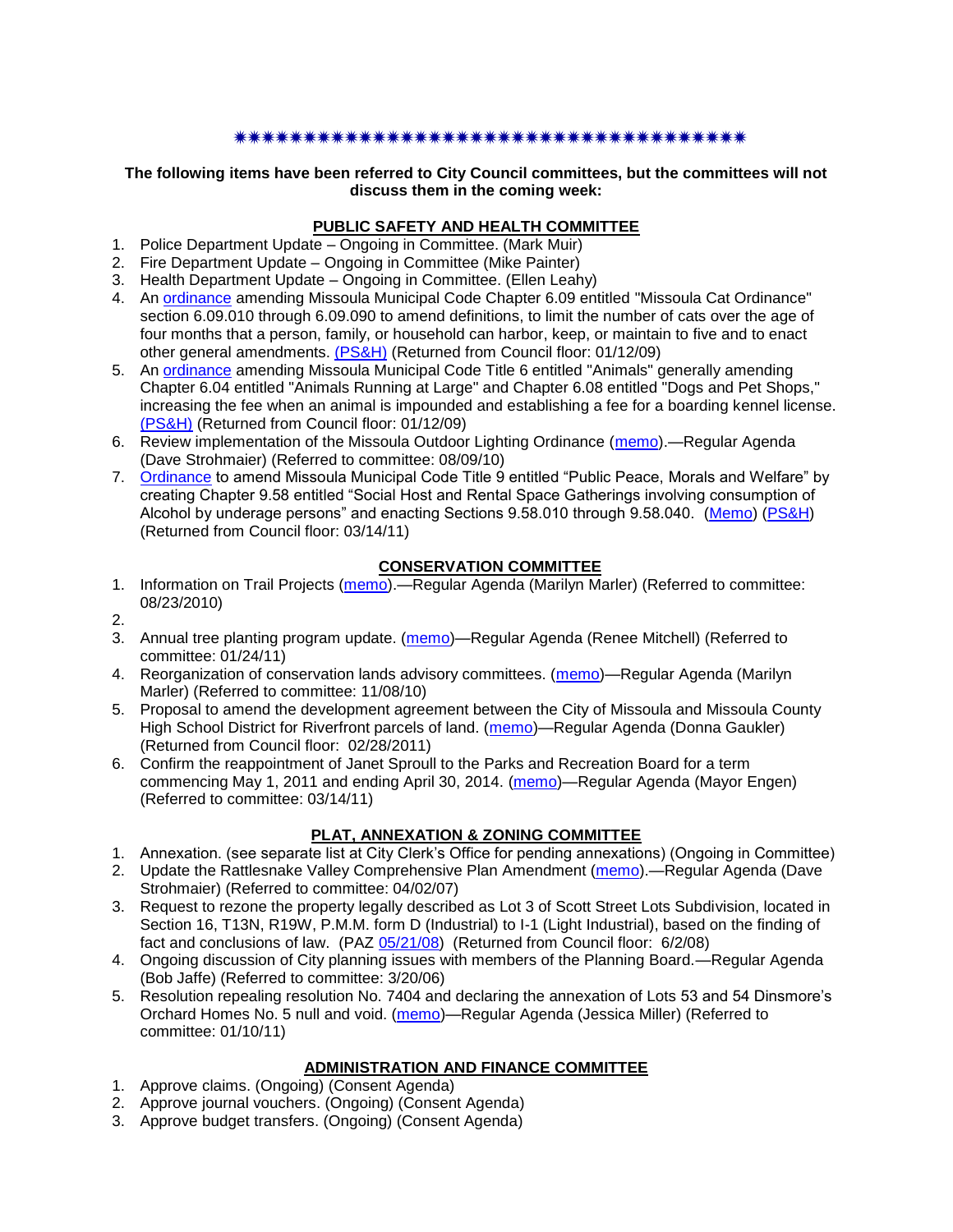- 4. An ordinance amending the municipal code as it relates to bike licensing.  $(A&F)$  (Returned from council floor: 12/15/08)
- 5. Implications of establishing maintenance districts. [\(memo\)](ftp://ftp.ci.missoula.mt.us/Packets/Council/2009/2009-05-11/Referrals/MaintenanceDistricts.pdf) Regular Agenda (Bob Jaffe) (Referred to committee: 05/11/09)
- 6. Clarify position of council member who also serves on the board of a non-profit agency that has dealings with the city. [\(memo\)](http://www.ci.missoula.mt.us/DocumentView.aspx?DID=1840) – Regular Agenda (Ed Childers) (Referred to committee: 07/20/2009)
- 7. Review the FY 2011-15 capital improvement projects (CIP). [\(memo\)](http://www.ci.missoula.mt.us/DocumentView.aspx?DID=3522) Regular Agenda (Brentt Ramharter) (Referred to committee: 04/19/2010)
- 8. Amend Council rules to change the Council's regular meeting schedule to two meetings per month [\(memo\)](http://www.ci.missoula.mt.us/DocumentView.aspx?DID=4027).—Regular Agenda (Marty Rehbein) (Referred to committee: 06/07/10)
- 9. Discuss the disposition of surplus city property. [\(memo\)](http://www.ci.missoula.mt.us/DocumentView.aspx?DID=4862)—Regular Agenda (John Newman) (Referred to committee: 10/25/10)
- 10. Amend the FY 2010 budget to appropriate expenditures that were not identified in the original budget. [\(memo\)](http://www.ci.missoula.mt.us/DocumentView.aspx?DID=4883)—Regular Agenda (Brentt Ramharter) (Referred to committee: 11/01/2010)
- 11. Discuss outstanding third-party contracts. [\(memo\)](http://www.ci.missoula.mt.us/DocumentView.aspx?DID=4956)—Regular Agenda (Lyn Hellegaard) (Referred to committee: 11/08/10)
- 12. Review the city's current policy for charging the public for various city-produced documents [\(memo\)](http://www.ci.missoula.mt.us/DocumentView.aspx?DID=5143) Regular Agenda (Dave Strohmaier) (Referred to committee: 12/06/10)
- 13. Confirm the reappointment of Mark Muir to the Impact Fee Advisory Committee completing a term commencing December 1, 2010 and ending November 30, 2014. (Returned from Council floor: 11/1/10)

# **PUBLIC WORKS COMMITTEE**

- 1. Consider the sizes of grease interceptors for the restaurant industry [\(memo\)](ftp://ftp.ci.missoula.mt.us/Packets/Council/2008/2008-04-21/Referrals/Industrial_waste_restaurants.pdf).—Regular Agenda (Stacy Rye and Bob Jaffe) (Referred to committee: 04/21/08)
- 2. Review infrastructure conditions at the locations of serious and fatal traffic accidents: 2007-2009 [\(memo\)](http://www.ci.missoula.mt.us/DocumentView.aspx?DID=3031).—Regular Agenda (Jason Wiener) (Referred to committee: 01/25/10)
- 3. T4 America partner support [\(memo\)](http://www.ci.missoula.mt.us/DocumentView.aspx?DID=4452) Regular Agenda (Stacy Rye) (Referred to committee: 08/16/10)
- 4. Presentation from Public Works staff regarding proposed process for finding contractors and awarding bids for reconstruction of Russell Street. [\(memo\)](http://www.ci.missoula.mt.us/DocumentView.aspx?DID=5042)—Regular Agenda (Bob Jaffe) (Referred to committee: 11/15/2010)
- 5. Resolution to change the speed limit on Reserve Street between Brooks and 39<sup>th</sup> Street. [\(memo\)](http://www.ci.missoula.mt.us/DocumentView.aspx?DID=5418) Regular Agenda (Wayne Gravatt) (Referred to committee: 01/24/11)
- 6. Confirm the reappointments of Carol Williams and Theresa Cox to the Missoula Parking Commission for a term commencing May 1, 2011 and ending April 30, 2015. [\(memo\)](http://www.ci.missoula.mt.us/DocumentView.aspx?DID=5727)—Regular Agenda (Mayor Engen) (Referred to committee: 03/14/11)
- 7. Consider an ordinance amending Missoula Municipal Code Chapter 15.32 Entitled "Building Permits," Providing for Low Voltage Permits. [\(memo\)](http://www.ci.missoula.mt.us/DocumentView.aspx?DID=5548)—Regular Agenda (Don Verrue) (Referred to committee: 02/07/11)
- 8. Consider amendments to Missoula Municipal Code 13.04, Sewer Regulations, related to gray water systems and connection upon property transfer. [\(memo\)](http://www.ci.missoula.mt.us/DocumentView.aspx?DID=5722)—Regular Agenda (Steve King) (Referred to committee: 03/14/11)

# **COMMITTEE OF THE WHOLE**

- 1. Mayor's Update Ongoing in Committee. (Mayor Engen)
- 2. Updates from Council representatives on the Health Board, Community Forum, Transportation Policy Coordinating Committee, other boards and commissions as necessary. – (Ongoing in Committee)
- 3. Joint meeting of the Mayor, City Council and County Commission; a facilitated quarterly OPG review as directed in the [Interlocal Agreement](ftp://ftp.ci.missoula.mt.us/Documents/Mayor/OPG/Adopted-ILA-2005.pdf) (Agenda)—Ongoing (Mayor Engen)
- 4. Joint meeting between the Missoula City Council and the Missoula County Public Schools' Board of Trustees [\(memo\)](ftp://ftp.ci.missoula.mt.us/Packets/Council/2007/2007-09-17/Referrals/Council_School_Board_referral.pdf).—Regular Agenda (Dave Strohmaier) (Referred to committee: 09/17/07)
- 5. Examination of Office Planning and Grants [\(memo\)](ftp://ftp.ci.missoula.mt.us/Packets/Council/2008/2008-09-08/Referrals/080825HendricksonOPGreferral.pdf)—Regular Agenda (Lyn Hellegaard) (Referred to committee: 09/08/08)
- 6. Consider a regular and an emergency ordinance to adjust ward boundaries. [\(memo\)](http://www.ci.missoula.mt.us/DocumentView.aspx?DID=5641)—Regular Agenda (Laval Means) (Referred to committee: 02/28/11)